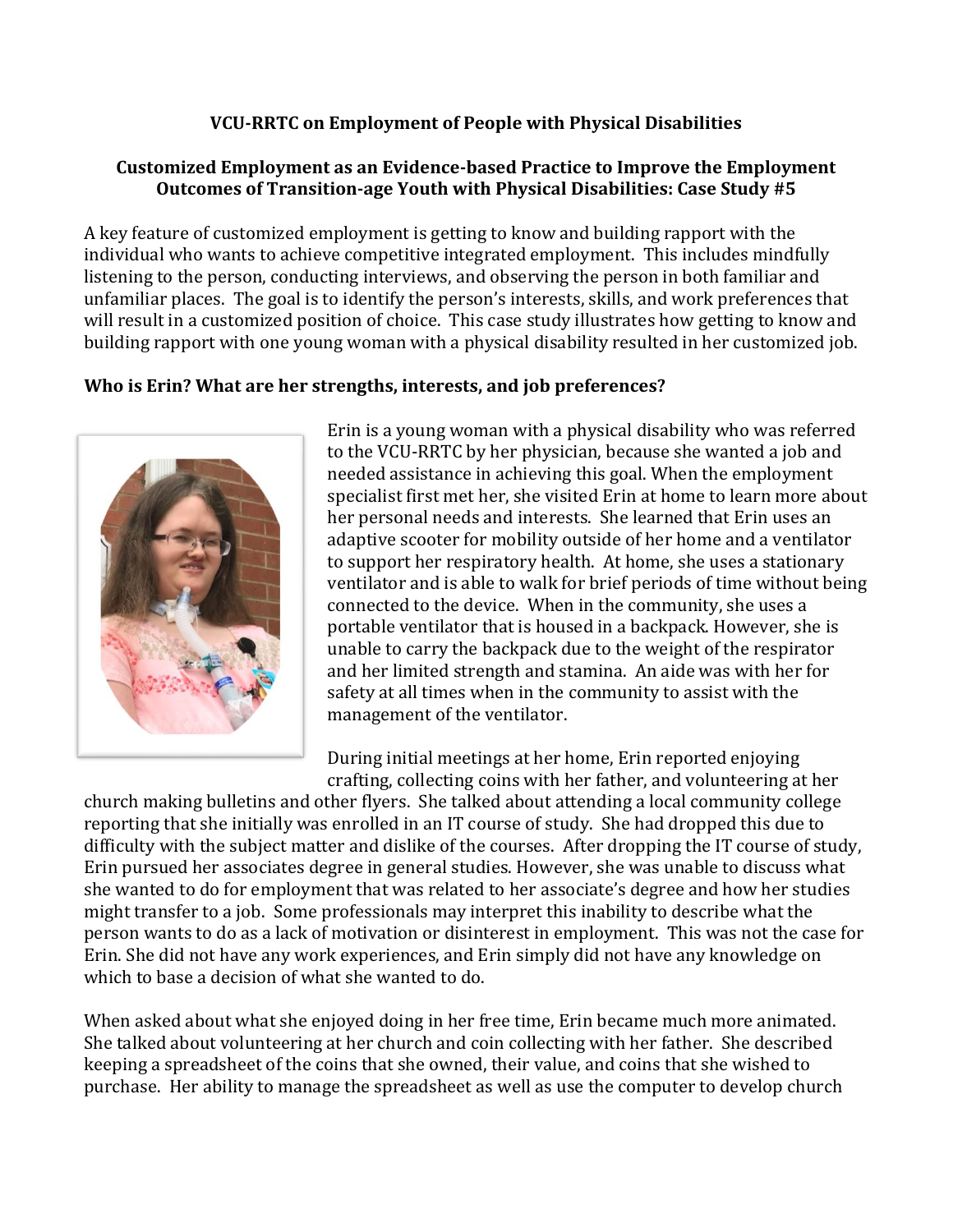flyers and bulletins were things that she seemed to enjoy as well as skills that she could bring to a competitive integrated job.

#### **Discovery and Work Experiences**

After the initial home visits, Erin participated in a number of discovery activities in familiar and unfamiliar settings. This included her community college campus, a museum, a regional nonprofit organization, and a historical society. These various experiences were completed to learn more about her employment goals, interests, and skills that she could bring to a business. In addition, the work experiences were organized to learn more about her work preferences to determine how to best customize a job for her. These activities were selected based on her expressed interests and vocational themes that emerged from her participation in discovery activities. Her primary interest appeared to include administrative tasks such as computer work and organizing. All of the activities were limited to several hours and never any longer than a morning or afternoon, since these were non-paid work experiences.



During the initial discovery activities, it was clear that Erin needed access to transportation and a way to manage her respirator as independently as possible. Erin's mother provided transportation, and the aide assisted with her respirator. In order to help her become more independent, the employment specialist talked with her and her family to consider accessible transportation. The employment specialist assisted in the process by obtaining a letter from her physician for the accessible transportation service. The letter specifically included the need for the aide to ride the bus with her in case there was a malfunction of the device. It was also determined that the aide could accompany her to the job and the support was funded by Medicaid Waiver. This was a major step towards facilitating Erin's independence, and she expressed her satisfaction with being able to access the service without having to rely on her mother for transportation.

**Library Work Experience:** One of Erin's work experiences took place at a local library based on her interest in books and research. During the work experience, Erin organized returned books on carts for re-shelving and then took the cart of books to the various shelves in the library. Due to the small size of the library and the work tasks, she was unable to use her scooter. This meant that her aide had to carry the ventilator behind her as she completed the work tasks. This dependence on the aide could potentially limit the types of jobs that she would be able to apply for unless a way for her to be more independent was identified.

After the work experience, the employment specialist discussed with Erin ways that she could be more independent. Since the backpack used for the ventilator was specially designed to make sure the ventilator did not become overheated, a cart needed to be identified that could be used with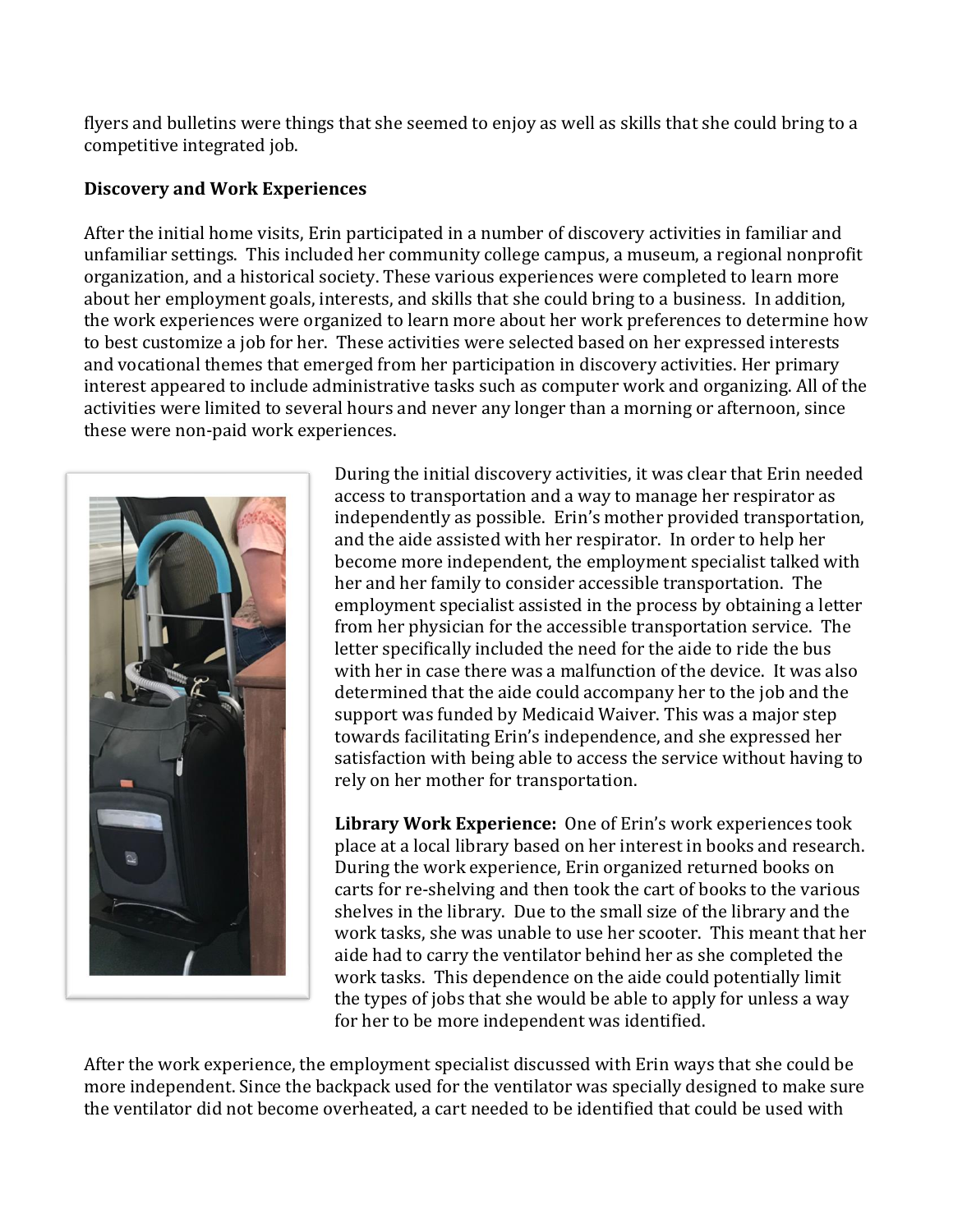the backpack. A carry-on tote was tried, but the young woman did not like the design. Erin and her employment specialist then looked at various options online to get an idea of what she might like instead. The employment specialist purchased a luggage cart that the young woman could pull with one hand with the backpack attached. After an initial trail, Erin told her employment specialist that it was very helpful and that she liked using it. This was a simple, low cost, "low tech" solution that increased her independence and helped on her path to employment.

**Home Goods Store:** The young woman also completed a work experience at a retail store that sold home goods. At this business, she used a scanner to do markdowns including applying new barcode prints to the items. The department that the young woman worked in was picture displays. The area had a large range of items that were big and small. During this experience, she independently used the cart to maneuver her ventilator around the store making her independent of her aide for mobility!

# **Job Development/Informational Interviews**

Keeping her job themes in mind, the employment specialist reached out to businesses that matched the participant's goals. Informational interviews were conducted at salons, hotels, stores and businesses where administrative tasks would be done. An effort was made to set up informational interview or work experience at several small coin and gold shops that matched her interest in coin collecting but this was unsuccessful. The response given was that there was not enough work to merit an additional employee, and in most cases the owner served as the store operator completing all the tasks at the coin shops approached. An employment proposal was submitted on her behalf at a local technical center but that too was not successful. The employment specialist encouraged Erin to reach out to friends and family members for job leads. This included the employment specialist meeting with representatives from her church. Erin also was encouraged to talk with church members for job leads.



# **Customized Job**

The young woman contacted her employment specialist to let her know that she had heard about a possible job through another church member. The opportunity was at a day care as a part-time administrative assistant. The position did not have an established job description, but Erin set up a meeting at the day care for the following week.

At the interview, the job duties were negotiated including answering the phone, making copies, organizing files, monitoring the doors, and answering them when needed. She also would watch children from the daycare if they needed to leave early or needed time out of the classroom.

She was hired to work Monday, Wednesday and Friday from 9:15 am to 12:45 pm making \$9.00 an hour. Since her hire, she has expanded her work hours to five days a week for approximately